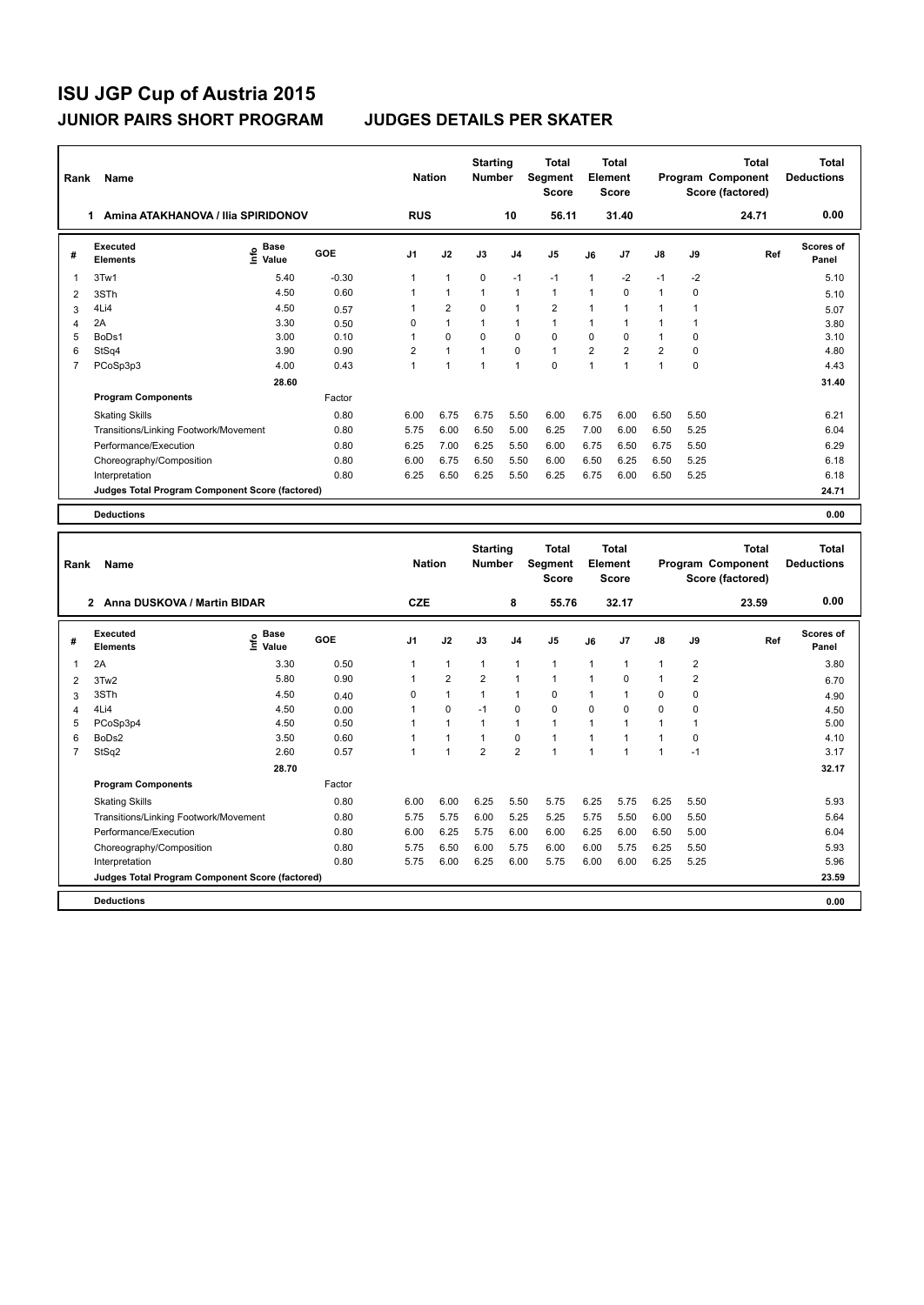| Rank           | Name<br><b>Renata OGANESIAN / Mark BARDEI</b><br>3 |                            |            | <b>Nation</b>  |                | <b>Starting</b><br><b>Number</b> |                | <b>Total</b><br>Segment<br>Score               |              | Total<br>Element<br>Score        |              |             | <b>Total</b><br>Program Component<br>Score (factored) | <b>Total</b><br><b>Deductions</b> |
|----------------|----------------------------------------------------|----------------------------|------------|----------------|----------------|----------------------------------|----------------|------------------------------------------------|--------------|----------------------------------|--------------|-------------|-------------------------------------------------------|-----------------------------------|
|                |                                                    |                            |            | <b>UKR</b>     |                |                                  | 12             | 53.17                                          |              | 29.85                            |              |             | 23.32                                                 | 0.00                              |
| #              | <b>Executed</b><br><b>Elements</b>                 | <b>Base</b><br>۴۵<br>Value | GOE        | J <sub>1</sub> | J2             | J3                               | J4             | J <sub>5</sub>                                 | J6           | J7                               | J8           | J9          | Ref                                                   | Scores of<br>Panel                |
| 1              | 3Tw3                                               | 6.20                       | 1.50       | 2              | 3              | 3                                | $\mathbf{1}$   | 2                                              | 2            | 2                                | 2            | 2           |                                                       | 7.70                              |
| $\overline{2}$ | 2A                                                 | 3.30                       | $-1.29$    | $-3$           | $-2$           | $-2$                             | $-2$           | $-3$                                           | -3           | $-2$                             | $-3$         | $-3$        |                                                       | 2.01                              |
| 3              | 4Li4                                               | 4.50                       | 0.57       | $\mathbf{1}$   | $\overline{2}$ | $\mathbf 0$                      | $\mathbf{1}$   | $\overline{2}$                                 | $\mathbf{1}$ | $\mathbf{1}$                     | $\mathbf{1}$ | 1           |                                                       | 5.07                              |
| $\overline{4}$ | 3STh                                               | 4.50                       | $-1.00$    | $-1$           | $-2$           | $-1$                             | $-1$           | $-1$                                           | $-2$         | $-1$                             | $-2$         | $-2$        |                                                       | 3.50                              |
| 5              | BoDs1                                              | 3.00                       | 0.20       | $\Omega$       | $\Omega$       | $\Omega$                         | $\mathbf{1}$   | $\mathbf{1}$                                   | $\Omega$     | $\mathbf 0$                      | $\mathbf{1}$ | $\Omega$    |                                                       | 3.20                              |
| 6              | PCoSp3p4                                           | 4.50                       | 0.14       | 1              | $\mathbf{1}$   | $\mathbf 0$                      | $\mathbf 0$    | $\mathbf 0$                                    | $\Omega$     | 0                                | $\mathbf{1}$ | 0           |                                                       | 4.64                              |
| $\overline{7}$ | StSq3                                              | 3.30                       | 0.43       | $\mathbf{1}$   | $\overline{1}$ | $\mathbf{1}$                     | $\mathbf{1}$   | $\mathbf{1}$                                   | $\Omega$     | $\mathbf{1}$                     | $\mathbf{1}$ | $\mathbf 0$ |                                                       | 3.73                              |
|                |                                                    | 29.30                      |            |                |                |                                  |                |                                                |              |                                  |              |             |                                                       | 29.85                             |
|                | <b>Program Components</b>                          |                            | Factor     |                |                |                                  |                |                                                |              |                                  |              |             |                                                       |                                   |
|                | <b>Skating Skills</b>                              |                            | 0.80       | 6.00           | 6.75           | 6.50                             | 5.75           | 6.00                                           | 6.25         | 5.75                             | 6.00         | 5.25        |                                                       | 6.04                              |
|                | Transitions/Linking Footwork/Movement              |                            | 0.80       | 5.75           | 6.00           | 6.25                             | 5.50           | 5.75                                           | 4.75         | 5.50                             | 5.75         | 5.25        |                                                       | 5.64                              |
|                | Performance/Execution                              |                            | 0.80       | 5.75           | 6.50           | 5.75                             | 5.50           | 5.75                                           | 5.75         | 5.75                             | 6.25         | 4.50        |                                                       | 5.79                              |
|                | Choreography/Composition                           |                            | 0.80       | 5.75           | 6.25           | 6.25                             | 5.75           | 6.00                                           | 5.25         | 6.00                             | 6.00         | 4.75        |                                                       | 5.86                              |
|                | Interpretation                                     |                            | 0.80       | 6.00           | 6.50           | 6.50                             | 5.50           | 5.75                                           | 5.25         | 5.75                             | 6.00         | 5.00        |                                                       | 5.82                              |
|                | Judges Total Program Component Score (factored)    |                            |            |                |                |                                  |                |                                                |              |                                  |              |             |                                                       | 23.32                             |
|                | <b>Deductions</b>                                  |                            |            |                |                |                                  |                |                                                |              |                                  |              |             |                                                       | 0.00                              |
|                |                                                    |                            |            |                |                |                                  |                |                                                |              |                                  |              |             |                                                       |                                   |
| Rank           | Name                                               |                            |            | <b>Nation</b>  |                | <b>Starting</b><br>Number        |                | <b>Total</b><br><b>Segment</b><br><b>Score</b> |              | Total<br>Element<br><b>Score</b> |              |             | <b>Total</b><br>Program Component<br>Score (factored) | <b>Total</b><br><b>Deductions</b> |
|                | 4 Justine BRASSEUR / Mathieu OSTIGUY               |                            |            | <b>CAN</b>     |                |                                  | 5              | 48.57                                          |              | 27.92                            |              |             | 20.65                                                 | 0.00                              |
| #              | <b>Executed</b><br><b>Elements</b>                 | <b>Base</b><br>۴°<br>Value | <b>GOE</b> | J1             | J2             | J3                               | J4             | J5                                             | J6           | J7                               | J8           | J9          | Ref                                                   | <b>Scores of</b><br>Panel         |
| 1              | 2Tw2                                               | 3.40                       | 0.17       | 1              | $\mathbf{1}$   | $\mathbf 0$                      | $\mathbf 0$    | $\mathbf{1}$                                   | 1            | 1                                | 0            | 0           |                                                       | 3.57                              |
| $\overline{2}$ | 3STh                                               | 4.50                       | $-0.30$    | 0              | 0              | $-1$                             | $-1$           | 0                                              | 0            | 0                                | $-1$         | -1          |                                                       | 4.20                              |
| 3              | 4Li3                                               | 4.00                       | 0.14       | 0              | $\mathbf 0$    | $-1$                             | $\mathbf 0$    | $\mathbf{1}$                                   | $\Omega$     | 1                                | 0            | 1           |                                                       | 4.14                              |
| $\overline{4}$ | 2A                                                 | 3.30                       | 0.00       | 0              | $\mathbf 0$    | 0                                | $\mathbf 0$    | 0                                              | $\Omega$     | 0                                | 0            | 0           |                                                       | 3.30                              |
| 5              | BoDs1                                              | 3.00                       | 0.40       | 1              | $\mathbf{1}$   | $\mathbf{1}$                     | $\mathbf 0$    | $\mathbf{1}$                                   | 1            | $\Omega$                         | 0            | 0           |                                                       | 3.40                              |
| 6              | PCoSp3p4                                           | 4.50                       | 0.21       | 1              | $\overline{1}$ | 1                                | $\mathbf 0$    | $\mathbf 0$                                    | 1            | $\Omega$                         | $\Omega$     | 0           |                                                       | 4.71                              |
|                | StSn4                                              | 3.90                       | 0.70       | 1              | $\overline{1}$ | 1                                | $\overline{1}$ | $\blacktriangleleft$                           | $\Omega$     | $\mathbf 1$                      | 1            | $\mathbf 1$ |                                                       | 4.60                              |

| ≀ank           | Name                                            |                                      |         | <b>Nation</b>  |                | <b>Number</b> |             | Segment<br>Score |      | Element<br><b>Score</b> |               |          | Program Component<br>Score (factored) | <b>Deductions</b>         |
|----------------|-------------------------------------------------|--------------------------------------|---------|----------------|----------------|---------------|-------------|------------------|------|-------------------------|---------------|----------|---------------------------------------|---------------------------|
|                | Justine BRASSEUR / Mathieu OSTIGUY<br>4         |                                      |         | CAN            |                |               | 5           | 48.57            |      | 27.92                   |               |          | 20.65                                 | 0.00                      |
| #              | Executed<br><b>Elements</b>                     | Base<br>$\circ$<br>$\bar{\Xi}$ Value | GOE     | J <sub>1</sub> | J2             | J3            | J4          | J <sub>5</sub>   | J6   | J7                      | $\mathsf{J}8$ | J9       | Ref                                   | <b>Scores of</b><br>Panel |
| 1              | 2Tw2                                            | 3.40                                 | 0.17    | 1              | 1              | 0             | 0           | -1               | 1    | $\mathbf{1}$            | 0             | 0        |                                       | 3.57                      |
| 2              | 3STh                                            | 4.50                                 | $-0.30$ | 0              | 0              | $-1$          | $-1$        | 0                | 0    | $\mathbf 0$             | $-1$          | $-1$     |                                       | 4.20                      |
| 3              | 4Li3                                            | 4.00                                 | 0.14    | 0              | 0              | $-1$          | 0           | 1                | 0    | $\mathbf{1}$            | $\Omega$      |          |                                       | 4.14                      |
| 4              | 2A                                              | 3.30                                 | 0.00    | 0              | 0              | 0             | $\mathbf 0$ | 0                | 0    | 0                       | 0             | $\Omega$ |                                       | 3.30                      |
| 5              | BoDs1                                           | 3.00                                 | 0.40    |                | 1              |               | 0           | 1                |      | 0                       | 0             | $\Omega$ |                                       | 3.40                      |
| 6              | PCoSp3p4                                        | 4.50                                 | 0.21    |                | 1              |               | 0           | $\Omega$         | 1    | $\mathbf 0$             | 0             | $\Omega$ |                                       | 4.71                      |
| $\overline{7}$ | StSq4                                           | 3.90                                 | 0.70    |                | $\overline{ }$ |               | 1           | 1                | 0    | 1                       | 1             |          |                                       | 4.60                      |
|                |                                                 | 26.60                                |         |                |                |               |             |                  |      |                         |               |          |                                       | 27.92                     |
|                | <b>Program Components</b>                       |                                      | Factor  |                |                |               |             |                  |      |                         |               |          |                                       |                           |
|                | <b>Skating Skills</b>                           |                                      | 0.80    | 5.25           | 4.75           | 5.50          | 5.25        | 5.50             | 5.25 | 5.00                    | 5.00          | 5.25     |                                       | 5.21                      |
|                | Transitions/Linking Footwork/Movement           |                                      | 0.80    | 5.00           | 4.50           | 5.25          | 5.00        | 5.25             | 5.00 | 5.25                    | 4.50          | 4.75     |                                       | 4.96                      |
|                | Performance/Execution                           |                                      | 0.80    | 5.50           | 5.25           | 5.50          | 5.50        | 5.50             | 5.25 | 5.50                    | 5.25          | 5.00     |                                       | 5.39                      |
|                | Choreography/Composition                        |                                      | 0.80    | 5.25           | 5.50           | 5.00          | 5.75        | 5.25             | 5.25 | 5.00                    | 4.75          | 4.75     |                                       | 5.14                      |
|                | Interpretation                                  |                                      | 0.80    | 5.25           | 5.00           | 5.25          | 5.50        | 5.25             | 4.75 | 5.25                    | 5.00          | 4.75     |                                       | 5.11                      |
|                | Judges Total Program Component Score (factored) |                                      |         |                |                |               |             |                  |      |                         |               |          |                                       | 20.65                     |
|                | <b>Deductions</b>                               |                                      |         |                |                |               |             |                  |      |                         |               |          |                                       | 0.00                      |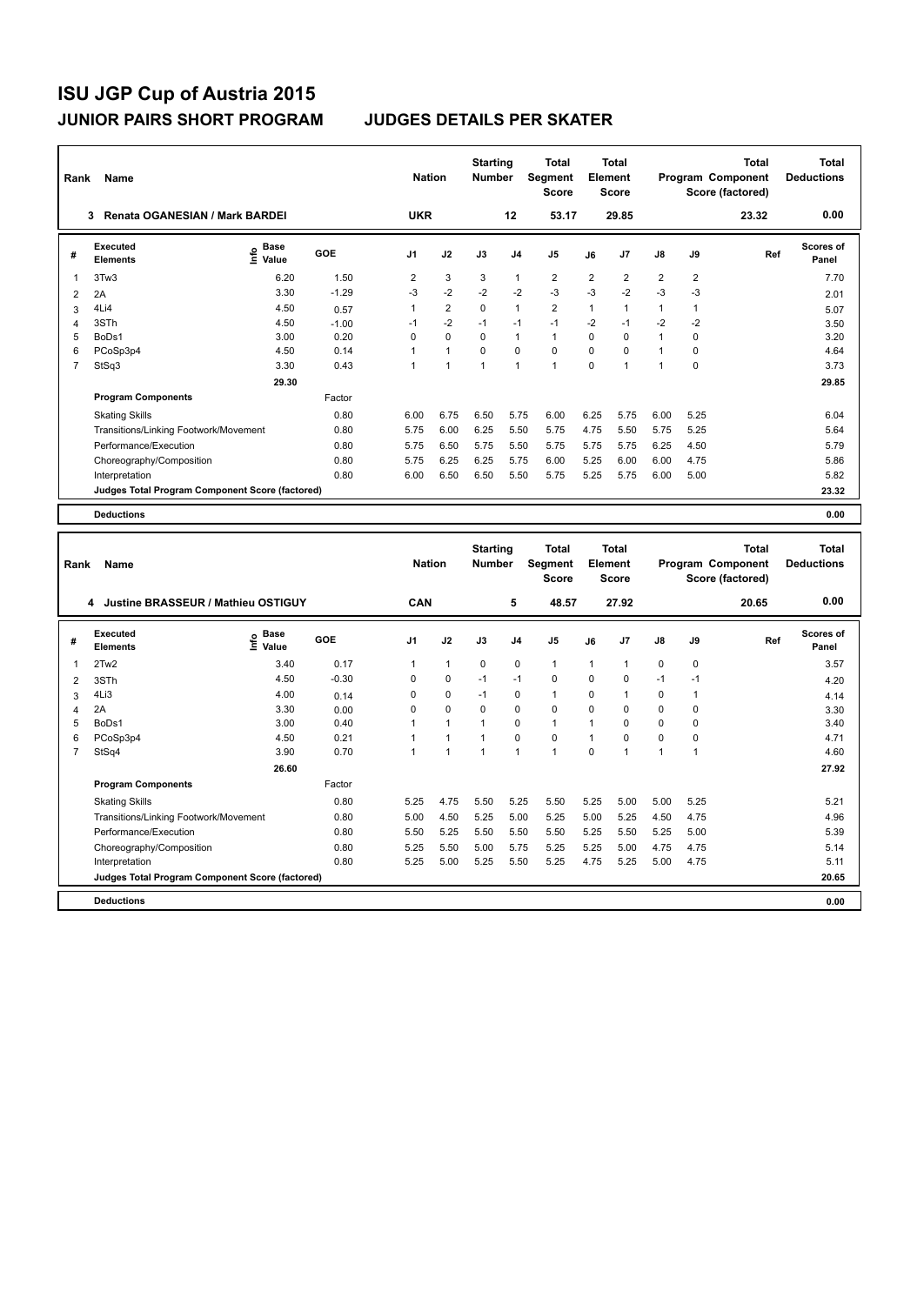| Rank           | Name                                            |    |                                    |                   | <b>Nation</b>  |                      | <b>Starting</b><br><b>Number</b> |                | <b>Total</b><br>Segment<br><b>Score</b> |      | <b>Total</b><br><b>Element</b><br><b>Score</b> |               |                         | Total<br>Program Component<br>Score (factored) | <b>Total</b><br><b>Deductions</b> |
|----------------|-------------------------------------------------|----|------------------------------------|-------------------|----------------|----------------------|----------------------------------|----------------|-----------------------------------------|------|------------------------------------------------|---------------|-------------------------|------------------------------------------------|-----------------------------------|
|                | Chelsea LIU / Brian JOHNSON<br>5                |    |                                    |                   | <b>USA</b>     |                      |                                  | 3              | 47.37                                   |      | 27.86                                          |               |                         | 20.51                                          | 1.00                              |
| #              | Executed<br><b>Elements</b>                     |    | <b>Base</b><br>$\frac{6}{5}$ Value | GOE               | J <sub>1</sub> | J2                   | J3                               | J <sub>4</sub> | J <sub>5</sub>                          | J6   | J7                                             | $\mathsf{J}8$ | J9                      | Ref                                            | <b>Scores of</b><br>Panel         |
| 1              | BoDs1                                           |    | 3.00                               | 0.50              |                | 1                    | 1                                | 0              | $\mathbf{1}$                            | 1    | 0                                              | 1             | 0                       |                                                | 3.50                              |
| 2              | 2A<<                                            | << | 1.10                               | $-0.60$           | -3             | $-3$                 | $-3$                             | $-3$           | $-3$                                    | $-3$ | $-3$                                           | $-3$          | $-3$                    |                                                | 0.50                              |
| 3              | 3Tw <sub>2</sub>                                |    | 5.80                               | 0.70              |                | $\mathbf{1}$         | $\overline{2}$                   | $\mathbf{1}$   | $\mathbf{1}$                            | 1    | 0                                              | 1             | 1                       |                                                | 6.50                              |
| 4              | 3STh                                            |    | 4.50                               | 0.20              | 0              | $\blacktriangleleft$ | $\Omega$                         | $\mathbf{1}$   | $\Omega$                                | 1    | $\Omega$                                       | $-1$          | $\Omega$                |                                                | 4.70                              |
| 5              | PCoSp3p3                                        |    | 4.00                               | 0.29              | 0              | $\mathbf{1}$         | 1                                | $\mathbf{1}$   | $\mathbf{1}$                            | 0    | 0                                              | 0             | 1                       |                                                | 4.29                              |
| 6              | StSq3                                           |    | 3.30                               | 0.07              | 0              | $\mathbf 0$          | $\mathbf{1}$                     | $\mathbf 0$    | $\mathbf 0$                             | 0    | 1                                              | 0             | 0                       |                                                | 3.37                              |
| $\overline{7}$ | 4Li4                                            |    | 4.50                               | 0.50              | 0              | $\overline{2}$       | 1                                | $\mathbf{1}$   | $\overline{2}$                          | 1    | 0                                              | 0             | $\overline{\mathbf{c}}$ |                                                | 5.00                              |
|                |                                                 |    | 26.20                              |                   |                |                      |                                  |                |                                         |      |                                                |               |                         |                                                | 27.86                             |
|                | <b>Program Components</b>                       |    |                                    | Factor            |                |                      |                                  |                |                                         |      |                                                |               |                         |                                                |                                   |
|                | <b>Skating Skills</b>                           |    |                                    | 0.80              | 5.00           | 5.75                 | 5.75                             | 5.50           | 5.50                                    | 5.75 | 4.50                                           | 4.75          | 5.00                    |                                                | 5.32                              |
|                | Transitions/Linking Footwork/Movement           |    |                                    | 0.80              | 4.50           | 5.00                 | 5.25                             | 5.25           | 5.00                                    | 5.25 | 4.75                                           | 4.25          | 4.75                    |                                                | 4.93                              |
|                | Performance/Execution                           |    |                                    | 0.80              | 5.00           | 5.50                 | 5.00                             | 5.25           | 5.25                                    | 5.50 | 5.00                                           | 4.50          | 5.00                    |                                                | 5.14                              |
|                | Choreography/Composition                        |    |                                    | 0.80              | 5.00           | 5.75                 | 5.25                             | 5.50           | 5.25                                    | 5.50 | 4.75                                           | 4.25          | 4.75                    |                                                | 5.14                              |
|                | Interpretation                                  |    |                                    | 0.80              | 4.75           | 5.50                 | 5.50                             | 5.75           | 5.00                                    | 5.25 | 5.00                                           | 4.50          | 4.75                    |                                                | 5.11                              |
|                | Judges Total Program Component Score (factored) |    |                                    |                   |                |                      |                                  |                |                                         |      |                                                |               |                         |                                                | 20.51                             |
|                | <b>Deductions</b>                               |    |                                    | $-1.00$<br>Falls: |                |                      |                                  |                |                                         |      |                                                |               |                         |                                                | $-1.00$                           |

<< Downgraded jump

| Rank           | <b>Name</b><br>6<br>Elena IVANOVA / Tagir KHAKIMOV |                    |            |            | <b>Nation</b> | <b>Starting</b><br><b>Number</b> |                | Total<br>Segment<br><b>Score</b> |              | <b>Total</b><br>Element<br><b>Score</b> |                      |          | <b>Total</b><br>Program Component<br>Score (factored) | <b>Total</b><br><b>Deductions</b> |
|----------------|----------------------------------------------------|--------------------|------------|------------|---------------|----------------------------------|----------------|----------------------------------|--------------|-----------------------------------------|----------------------|----------|-------------------------------------------------------|-----------------------------------|
|                |                                                    |                    |            | <b>RUS</b> |               |                                  | 9              | 46.70                            |              | 26.66                                   |                      |          | 20.04                                                 | 0.00                              |
| #              | Executed<br><b>Elements</b>                        | $\frac{e}{E}$ Base | <b>GOE</b> | J1         | J2            | J3                               | J <sub>4</sub> | J <sub>5</sub>                   | J6           | J <sub>7</sub>                          | $\mathsf{J}8$        | J9       | Ref                                                   | <b>Scores of</b><br>Panel         |
| 1              | 3Tw3                                               | 6.20               | $-0.10$    | 1          | $-1$          | $-1$                             | 0              | $\mathbf 0$                      | $\Omega$     | 0                                       | 0                    | 0        |                                                       | 6.10                              |
| 2              | 2A                                                 | 3.30               | $-0.07$    | 0          | $-1$          | $-1$                             | $\mathbf 0$    | $\mathbf 0$                      | 0            | 0                                       | $\mathbf 0$          | 0        |                                                       | 3.23                              |
| 3              | 3STh                                               | 4.50               | $-1.20$    | $-2$       | $-2$          | $-2$                             | $-1$           | $-2$                             | $-2$         | $-1$                                    | $-1$                 | $-2$     |                                                       | 3.30                              |
| 4              | <b>BoDsB</b>                                       | 2.80               | 0.20       | $\Omega$   | $\mathbf 0$   | $\mathbf{1}$                     | $-1$           | $\mathbf{1}$                     | 1            | 0                                       | 0                    | 0        |                                                       | 3.00                              |
| 5              | StSq2                                              | 2.60               | 0.07       | $\Omega$   | $\Omega$      | $\Omega$                         | $\Omega$       | $\Omega$                         | $\mathbf{1}$ | $\Omega$                                | $\blacktriangleleft$ | $\Omega$ |                                                       | 2.67                              |
| 6              | 4Li4                                               | 4.50               | 0.50       |            | $\mathbf{1}$  | $\mathbf{1}$                     | $\mathbf{1}$   | $\mathbf{1}$                     | 1            | $\Omega$                                | 1                    |          |                                                       | 5.00                              |
| $\overline{7}$ | PCoSp2p3                                           | 3.00               | 0.36       | $\Omega$   | $\mathbf{1}$  | $\mathbf{1}$                     | $\mathbf{1}$   | $\Omega$                         | $\mathbf{1}$ | $\Omega$                                | $\overline{1}$       | 1        |                                                       | 3.36                              |
|                |                                                    | 26.90              |            |            |               |                                  |                |                                  |              |                                         |                      |          |                                                       | 26.66                             |
|                | <b>Program Components</b>                          |                    | Factor     |            |               |                                  |                |                                  |              |                                         |                      |          |                                                       |                                   |
|                | <b>Skating Skills</b>                              |                    | 0.80       | 5.00       | 5.25          | 5.25                             | 5.00           | 5.25                             | 5.50         | 4.75                                    | 5.25                 | 4.75     |                                                       | 5.11                              |
|                | Transitions/Linking Footwork/Movement              |                    | 0.80       | 4.75       | 5.00          | 5.00                             | 4.50           | 4.75                             | 5.00         | 4.50                                    | 5.00                 | 4.75     |                                                       | 4.82                              |
|                | Performance/Execution                              |                    | 0.80       | 5.00       | 5.25          | 4.75                             | 5.00           | 5.00                             | 5.25         | 4.50                                    | 5.25                 | 5.00     |                                                       | 5.04                              |
|                | Choreography/Composition                           |                    | 0.80       | 5.25       | 5.50          | 5.00                             | 5.00           | 4.75                             | 5.00         | 4.75                                    | 5.25                 | 4.75     |                                                       | 5.00                              |
|                | Interpretation                                     |                    | 0.80       | 5.25       | 5.50          | 5.50                             | 5.25           | 4.75                             | 4.75         | 4.75                                    | 5.25                 | 4.50     |                                                       | 5.07                              |
|                | Judges Total Program Component Score (factored)    |                    |            |            |               |                                  |                |                                  |              |                                         |                      |          |                                                       | 20.04                             |
|                | <b>Deductions</b>                                  |                    |            |            |               |                                  |                |                                  |              |                                         |                      |          |                                                       | 0.00                              |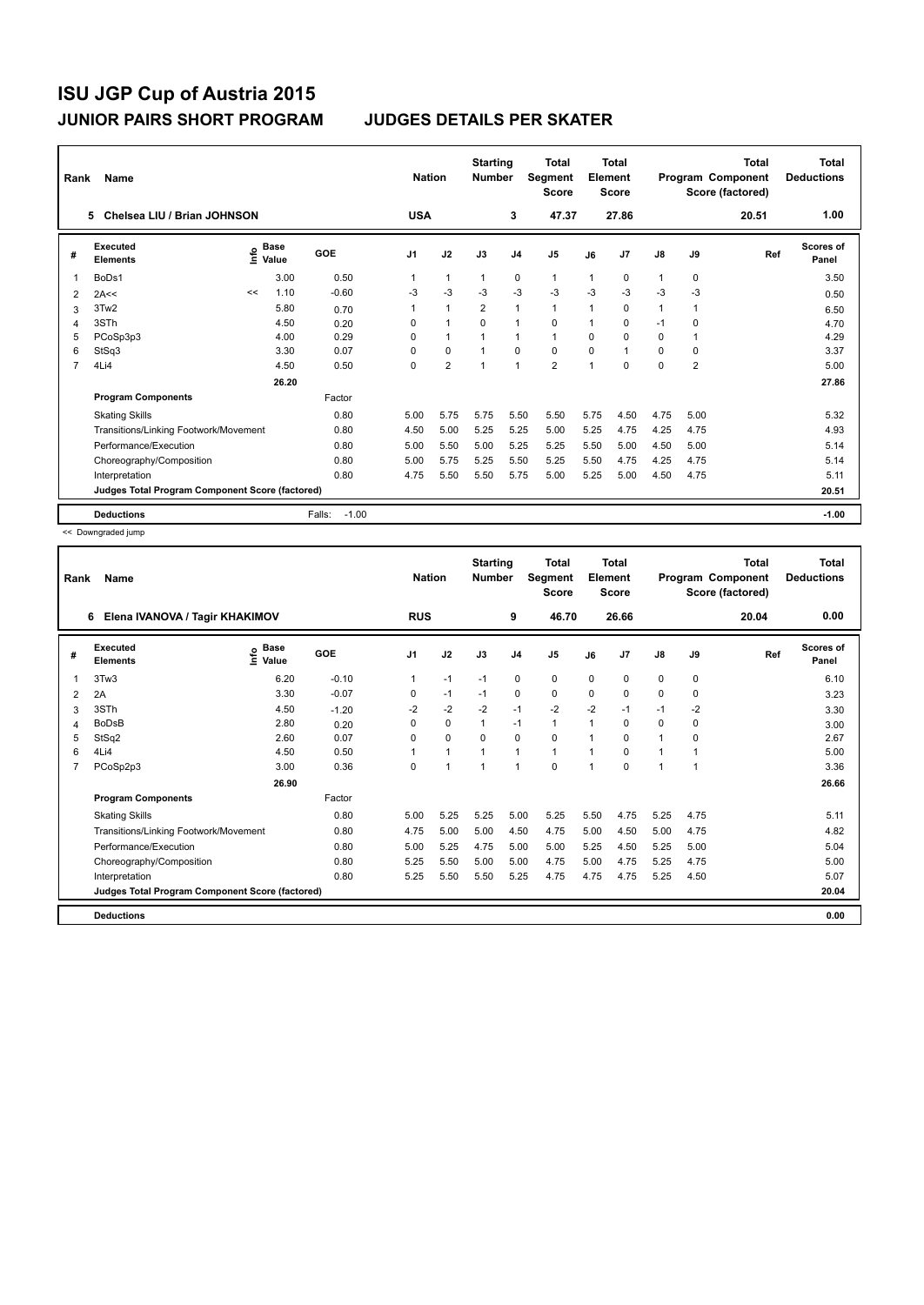| Rank           | Name                                            |                              |                   | <b>Nation</b>  |                | <b>Starting</b><br><b>Number</b> |                | Total<br>Segment<br><b>Score</b> |          | Total<br>Element<br><b>Score</b> |               |      | Total<br>Program Component<br>Score (factored) | <b>Total</b><br><b>Deductions</b> |
|----------------|-------------------------------------------------|------------------------------|-------------------|----------------|----------------|----------------------------------|----------------|----------------------------------|----------|----------------------------------|---------------|------|------------------------------------------------|-----------------------------------|
|                | Anastasia POLUIANOVA / Stepan KOROTKOV<br>7     |                              |                   | <b>RUS</b>     |                |                                  | 7              | 46.41                            |          | 27.76                            |               |      | 19.65                                          | 1.00                              |
| #              | Executed<br><b>Elements</b>                     | <b>Base</b><br>١nfo<br>Value | GOE               | J <sub>1</sub> | J2             | J3                               | J <sub>4</sub> | J <sub>5</sub>                   | J6       | J <sub>7</sub>                   | $\mathsf{J}8$ | J9   | Ref                                            | Scores of<br>Panel                |
| 1              | 3Tw2                                            | 5.80                         | 0.10              | 1              | $\mathbf 0$    | $\mathbf{1}$                     | $-2$           | $\mathbf{1}$                     | 0        | $-1$                             | 0             | 0    |                                                | 5.90                              |
| 2              | 3STh                                            | 4.50                         | $-1.40$           | $-2$           | $-2$           | $-2$                             | $-2$           | $-2$                             | $-2$     | $-2$                             | $-2$          | $-2$ |                                                | 3.10                              |
| 3              | 2A                                              | 3.30                         | $-1.50$           | $-3$           | $-3$           | $-3$                             | $-3$           | $-3$                             | $-3$     | $-3$                             | $-3$          | $-3$ |                                                | 1.80                              |
| 4              | PCoSp3p4                                        | 4.50                         | 0.00              | $-1$           | $\Omega$       | $\Omega$                         | $\mathbf 0$    | $\overline{2}$                   | $\Omega$ | 0                                | $\Omega$      | 0    |                                                | 4.50                              |
| 5              | StSq3                                           | 3.30                         | 0.00              | $\Omega$       | $\Omega$       | $\Omega$                         | 0              | $\Omega$                         | $-1$     | 0                                | 0             | 0    |                                                | 3.30                              |
| 6              | 4Li4                                            | 4.50                         | 0.36              | $\Omega$       | $\overline{2}$ | $\mathbf{1}$                     | $\Omega$       | $\overline{2}$                   | $\Omega$ | 0                                | 1             | 1    |                                                | 4.86                              |
| $\overline{7}$ | BoDs3                                           | 4.00                         | 0.30              | 1              | $\overline{1}$ | 0                                | $\mathbf 0$    | $\mathbf{1}$                     | 0        | 0                                | 1             | 0    |                                                | 4.30                              |
|                |                                                 | 29.90                        |                   |                |                |                                  |                |                                  |          |                                  |               |      |                                                | 27.76                             |
|                | <b>Program Components</b>                       |                              | Factor            |                |                |                                  |                |                                  |          |                                  |               |      |                                                |                                   |
|                | <b>Skating Skills</b>                           |                              | 0.80              | 4.50           | 5.50           | 5.50                             | 5.00           | 5.75                             | 4.75     | 4.75                             | 5.00          | 4.75 |                                                | 5.04                              |
|                | Transitions/Linking Footwork/Movement           |                              | 0.80              | 4.50           | 5.25           | 5.25                             | 5.00           | 5.50                             | 4.00     | 5.00                             | 4.75          | 4.50 |                                                | 4.89                              |
|                | Performance/Execution                           |                              | 0.80              | 4.25           | 5.00           | 5.00                             | 4.50           | 5.25                             | 4.25     | 4.75                             | 4.75          | 4.25 |                                                | 4.64                              |
|                | Choreography/Composition                        |                              | 0.80              | 4.75           | 5.50           | 5.25                             | 5.25           | 5.75                             | 4.25     | 5.25                             | 5.00          | 4.25 |                                                | 5.04                              |
|                | Interpretation                                  |                              | 0.80              | 4.75           | 5.25           | 5.00                             | 5.25           | 5.50                             | 3.75     | 5.00                             | 5.25          | 4.25 |                                                | 4.96                              |
|                | Judges Total Program Component Score (factored) |                              |                   |                |                |                                  |                |                                  |          |                                  |               |      |                                                | 19.65                             |
|                | <b>Deductions</b>                               |                              | Falls:<br>$-1.00$ |                |                |                                  |                |                                  |          |                                  |               |      |                                                | $-1.00$                           |
|                |                                                 |                              |                   |                |                |                                  |                |                                  |          |                                  |               |      |                                                |                                   |

| Rank           | Name                                            |      |                      |         | <b>Nation</b>  |                      | <b>Starting</b><br><b>Number</b> |                | <b>Total</b><br>Segment<br><b>Score</b> |      | <b>Total</b><br>Element<br><b>Score</b> |               |          | <b>Total</b><br>Program Component<br>Score (factored) | <b>Total</b><br><b>Deductions</b> |
|----------------|-------------------------------------------------|------|----------------------|---------|----------------|----------------------|----------------------------------|----------------|-----------------------------------------|------|-----------------------------------------|---------------|----------|-------------------------------------------------------|-----------------------------------|
|                | Ying ZHAO / Zhong XIE<br>8                      |      |                      |         | <b>CHN</b>     |                      |                                  | 6              | 45.10                                   |      | 26.55                                   |               |          | 18.55                                                 | 0.00                              |
| #              | Executed<br><b>Elements</b>                     | lnfo | <b>Base</b><br>Value | GOE     | J <sub>1</sub> | J2                   | J3                               | J <sub>4</sub> | J <sub>5</sub>                          | J6   | J7                                      | $\mathsf{J}8$ | J9       | Ref                                                   | <b>Scores of</b><br>Panel         |
|                | 3Tw1                                            |      | 5.40                 | $-1.00$ | 0              | $\pmb{0}$            | $-2$                             | $-2$           | $-2$                                    | 0    | $-2$                                    | $-2$          | $-3$     |                                                       | 4.40                              |
| $\overline{2}$ | 2F                                              |      | 1.90                 | $-0.30$ | $-1$           | $-1$                 | $-1$                             | $-1$           | $-1$                                    | $-1$ | $-1$                                    | $-1$          | $-1$     |                                                       | 1.60                              |
| 3              | 3STh                                            |      | 4.50                 | $-0.30$ | 0              | $-1$                 | 0                                | 0              | $-1$                                    | 1    | 0                                       | $-1$          | -1       |                                                       | 4.20                              |
| 4              | 4Li4                                            |      | 4.50                 | 0.21    |                | $\mathbf{1}$         |                                  | 0              | $\mathbf{1}$                            | 0    | $-1$                                    | 0             | $\Omega$ |                                                       | 4.71                              |
| 5              | BoDs1                                           |      | 3.00                 | 0.00    | 0              | 0                    | $\Omega$                         | 0              | 0                                       | 1    | $\Omega$                                | 0             | 0        |                                                       | 3.00                              |
| 6              | PCoSp3p4                                        |      | 4.50                 | 0.14    | 0              | $\mathbf 0$          | $\overline{1}$                   | 0              | 0                                       |      | $\Omega$                                | 1             | 0        |                                                       | 4.64                              |
| $\overline{7}$ | StSq4                                           |      | 3.90                 | 0.10    | 0              | $\blacktriangleleft$ | $\Omega$                         | $\Omega$       | $\Omega$                                | 0    | 0                                       | 0             | 1        |                                                       | 4.00                              |
|                |                                                 |      | 27.70                |         |                |                      |                                  |                |                                         |      |                                         |               |          |                                                       | 26.55                             |
|                | <b>Program Components</b>                       |      |                      | Factor  |                |                      |                                  |                |                                         |      |                                         |               |          |                                                       |                                   |
|                | <b>Skating Skills</b>                           |      |                      | 0.80    | 4.50           | 5.25                 | 4.50                             | 5.50           | 5.00                                    | 6.00 | 4.75                                    | 4.25          | 4.75     |                                                       | 4.89                              |
|                | Transitions/Linking Footwork/Movement           |      |                      | 0.80    | 4.25           | 5.00                 | 4.25                             | 4.75           | 4.00                                    | 4.75 | 4.50                                    | 4.00          | 4.25     |                                                       | 4.39                              |
|                | Performance/Execution                           |      |                      | 0.80    | 4.50           | 5.00                 | 4.50                             | 5.00           | 4.50                                    | 5.00 | 4.50                                    | 4.50          | 4.50     |                                                       | 4.64                              |
|                | Choreography/Composition                        |      |                      | 0.80    | 4.50           | 5.75                 | 4.25                             | 5.00           | 4.25                                    | 5.25 | 4.75                                    | 4.25          | 4.50     |                                                       | 4.64                              |
|                | Interpretation                                  |      |                      | 0.80    | 4.75           | 5.75                 | 4.25                             | 5.00           | 4.25                                    | 5.25 | 4.50                                    | 4.25          | 4.50     |                                                       | 4.64                              |
|                | Judges Total Program Component Score (factored) |      |                      |         |                |                      |                                  |                |                                         |      |                                         |               |          |                                                       | 18.55                             |
|                | <b>Deductions</b>                               |      |                      |         |                |                      |                                  |                |                                         |      |                                         |               |          |                                                       | 0.00                              |

! Not clear edge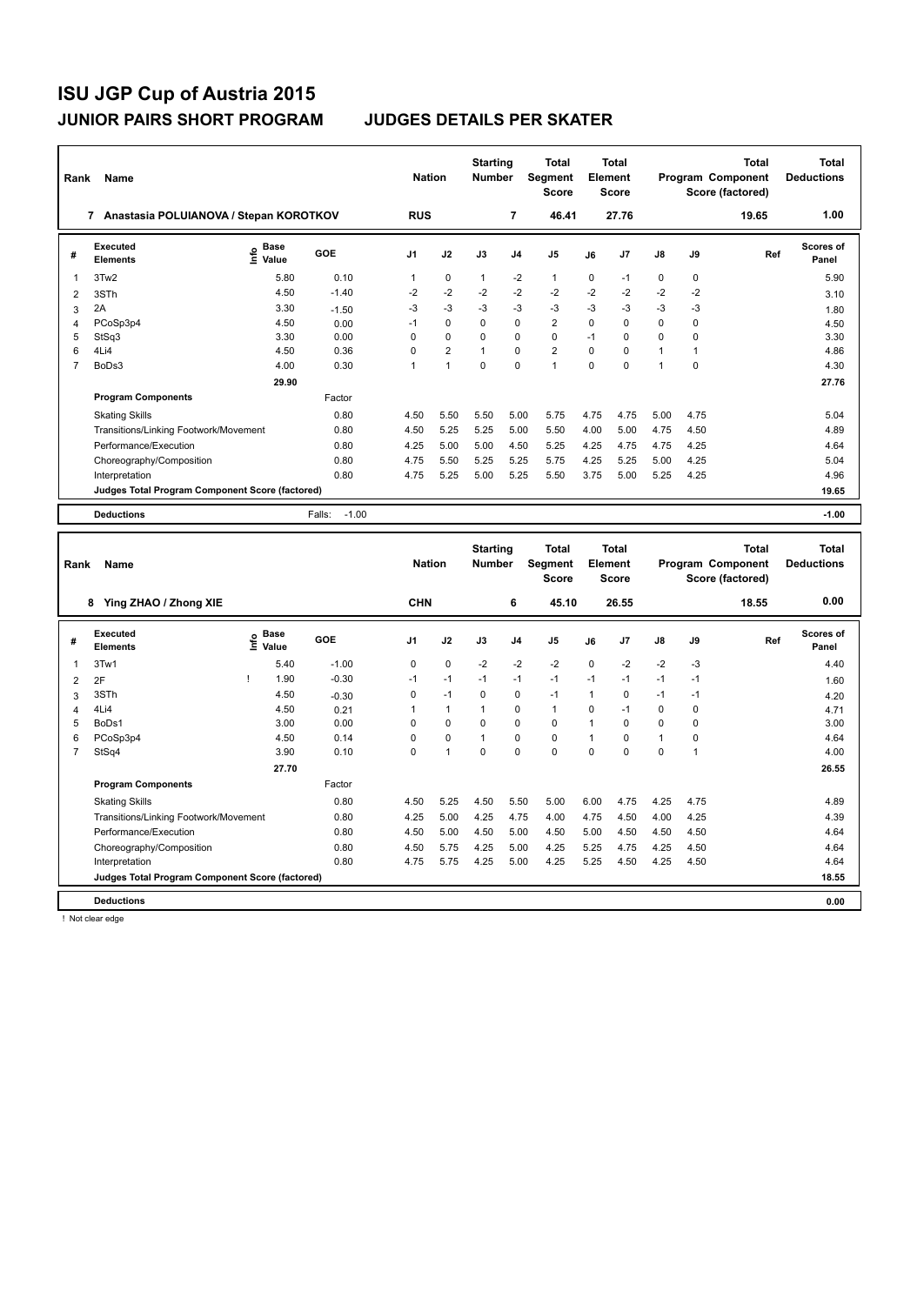| Rank | Name                                            |    |                                  |                   | <b>Nation</b>  |              | <b>Starting</b><br><b>Number</b> |                | <b>Total</b><br>Segment<br><b>Score</b> |                | <b>Total</b><br>Element<br><b>Score</b> |                |              | <b>Total</b><br>Program Component<br>Score (factored) | <b>Total</b><br><b>Deductions</b> |
|------|-------------------------------------------------|----|----------------------------------|-------------------|----------------|--------------|----------------------------------|----------------|-----------------------------------------|----------------|-----------------------------------------|----------------|--------------|-------------------------------------------------------|-----------------------------------|
|      | Lindsay WEINSTEIN / Jacob SIMON<br>9            |    |                                  |                   | <b>USA</b>     |              |                                  | 11             | 40.00                                   |                | 22.20                                   |                |              | 19.80                                                 | 2.00                              |
| #    | Executed<br><b>Elements</b>                     |    | <b>Base</b><br>e Base<br>⊆ Value | GOE               | J <sub>1</sub> | J2           | J3                               | J <sub>4</sub> | J <sub>5</sub>                          | J6             | J7                                      | $\mathsf{J}8$  | J9           | Ref                                                   | <b>Scores of</b><br>Panel         |
| 1    | PCoSp2p3                                        |    | 3.00                             | 0.57              |                | $\mathbf{1}$ | $\mathbf 1$                      | 1              | $\mathbf{1}$                            | $\overline{2}$ | 1                                       | $\overline{2}$ | 1            |                                                       | 3.57                              |
| 2    | 2Tw2                                            |    | 3.40                             | 0.04              |                | $\Omega$     | $\mathbf{1}$                     | $\Omega$       | $\mathbf 0$                             | 0              | $\Omega$                                | $\Omega$       | $\Omega$     |                                                       | 3.44                              |
| 3    | 3STh                                            |    | 4.50                             | 0.50              |                | 1            | $\overline{2}$                   | $\mathbf{1}$   | 0                                       | 1              | 1                                       | $-1$           | 0            |                                                       | 5.00                              |
| 4    | 2A<<                                            | << | 1.10                             | $-0.60$           | -3             | $-3$         | $-3$                             | $-3$           | $-3$                                    | $-3$           | $-3$                                    | $-3$           | -3           |                                                       | 0.50                              |
| 5    | StSq2                                           |    | 2.60                             | $-0.07$           | 0              | $\mathbf 0$  | $\mathbf 0$                      | $\mathbf 0$    | $\mathbf{1}$                            | 0              | $-1$                                    | $-1$           | 0            |                                                       | 2.53                              |
| 6    | 4Li3                                            |    | 4.00                             | 0.36              |                | $\mathbf{1}$ | $\mathbf{1}$                     | 0              | $\mathbf{1}$                            | 1              | $\Omega$                                | 0              | $\mathbf{1}$ |                                                       | 4.36                              |
| 7    | <b>BoDsB</b>                                    |    | 2.80                             | 0.00              | 0              | $\mathbf 0$  | $\mathbf 0$                      | $\mathbf 0$    | $\mathbf 0$                             | 1              | 0                                       | 0              | 0            |                                                       | 2.80                              |
|      |                                                 |    | 21.40                            |                   |                |              |                                  |                |                                         |                |                                         |                |              |                                                       | 22.20                             |
|      | <b>Program Components</b>                       |    |                                  | Factor            |                |              |                                  |                |                                         |                |                                         |                |              |                                                       |                                   |
|      | <b>Skating Skills</b>                           |    |                                  | 0.80              | 5.25           | 5.00         | 5.50                             | 5.50           | 5.25                                    | 4.50           | 4.50                                    | 4.50           | 4.75         |                                                       | 4.96                              |
|      | Transitions/Linking Footwork/Movement           |    |                                  | 0.80              | 5.00           | 4.50         | 5.25                             | 5.00           | 4.75                                    | 5.00           | 4.25                                    | 4.25           | 4.50         |                                                       | 4.71                              |
|      | Performance/Execution                           |    |                                  | 0.80              | 5.25           | 5.00         | 5.50                             | 5.25           | 5.25                                    | 5.25           | 4.50                                    | 4.50           | 4.50         |                                                       | 5.00                              |
|      | Choreography/Composition                        |    |                                  | 0.80              | 5.50           | 5.25         | 5.25                             | 5.25           | 5.00                                    | 5.50           | 4.50                                    | 4.25           | 4.50         |                                                       | 5.04                              |
|      | Interpretation                                  |    |                                  | 0.80              | 5.50           | 5.00         | 5.75                             | 5.25           | 5.00                                    | 5.25           | 4.25                                    | 4.50           | 4.75         |                                                       | 5.04                              |
|      | Judges Total Program Component Score (factored) |    |                                  |                   |                |              |                                  |                |                                         |                |                                         |                |              |                                                       | 19.80                             |
|      | <b>Deductions</b>                               |    |                                  | $-2.00$<br>Falls: |                |              |                                  |                |                                         |                |                                         |                |              |                                                       | $-2.00$                           |

<< Downgraded jump

| Rank           | <b>Name</b>                                     |                              |         | <b>Nation</b>  |             | <b>Starting</b><br><b>Number</b> |                | <b>Total</b><br><b>Segment</b><br><b>Score</b> |          | <b>Total</b><br>Element<br>Score |               |          | <b>Total</b><br>Program Component<br>Score (factored) | <b>Total</b><br><b>Deductions</b> |
|----------------|-------------------------------------------------|------------------------------|---------|----------------|-------------|----------------------------------|----------------|------------------------------------------------|----------|----------------------------------|---------------|----------|-------------------------------------------------------|-----------------------------------|
|                | Irma CALDARA / Edoardo CAPUTO<br>10             |                              |         | <b>ITA</b>     |             |                                  | 4              | 37.40                                          |          | 19.83                            |               |          | 17.57                                                 | 0.00                              |
| #              | Executed<br><b>Elements</b>                     | <b>Base</b><br>Info<br>Value | GOE     | J <sub>1</sub> | J2          | J3                               | J <sub>4</sub> | J <sub>5</sub>                                 | J6       | J <sub>7</sub>                   | $\mathsf{J}8$ | J9       | Ref                                                   | <b>Scores of</b><br>Panel         |
| 1              | 2TwB                                            | 2.90                         | $-0.51$ | $-2$           | $-2$        | $-2$                             | $-2$           | $-1$                                           | $-2$     | $-1$                             | $-2$          | $-1$     |                                                       | 2.39                              |
| $\overline{2}$ | 2F                                              | 1.90                         | 0.00    | 0              | $\mathbf 0$ | $\mathbf 0$                      | $\mathbf 0$    | $\mathbf 0$                                    | 0        | 0                                | $\mathbf 0$   | 0        |                                                       | 1.90                              |
| 3              | 4Li3                                            | 4.00                         | $-0.50$ | $-1$           | $-1$        | $-1$                             | 0              | $-1$                                           | $-1$     | $-1$                             | $-1$          | $-1$     |                                                       | 3.50                              |
| 4              | 2STh                                            | 2.50                         | 0.14    |                | 0           | $\Omega$                         | $\mathbf 0$    | $\mathbf 0$                                    |          | 0                                | 0             |          |                                                       | 2.64                              |
| 5              | <b>BoDsB</b>                                    | 2.80                         | 0.00    | $-1$           | $\Omega$    | $\Omega$                         | $\mathbf{1}$   | $\Omega$                                       | $\Omega$ | $\Omega$                         | $\Omega$      | $\Omega$ |                                                       | 2.80                              |
| 6              | PCoSp3p3                                        | 4.00                         | 0.00    | $\Omega$       | $\mathbf 0$ | $\Omega$                         | $\mathbf 0$    | $\mathbf 0$                                    | $\Omega$ | 0                                | $\mathbf 0$   | 0        |                                                       | 4.00                              |
| $\overline{7}$ | StSq2                                           | 2.60                         | 0.00    | 0              | 0           | $\Omega$                         | 0              | 0                                              | $\Omega$ | $-1$                             | $\mathbf 0$   | 0        |                                                       | 2.60                              |
|                |                                                 | 20.70                        |         |                |             |                                  |                |                                                |          |                                  |               |          |                                                       | 19.83                             |
|                | <b>Program Components</b>                       |                              | Factor  |                |             |                                  |                |                                                |          |                                  |               |          |                                                       |                                   |
|                | <b>Skating Skills</b>                           |                              | 0.80    | 4.50           | 4.75        | 4.50                             | 4.50           | 4.00                                           | 4.75     | 4.50                             | 4.50          | 4.25     |                                                       | 4.50                              |
|                | Transitions/Linking Footwork/Movement           |                              | 0.80    | 4.00           | 4.25        | 4.25                             | 4.50           | 3.75                                           | 4.50     | 4.75                             | 4.25          | 4.00     |                                                       | 4.25                              |
|                | Performance/Execution                           |                              | 0.80    | 4.25           | 4.75        | 4.00                             | 4.50           | 4.00                                           | 4.75     | 4.50                             | 4.75          | 4.50     |                                                       | 4.46                              |
|                | Choreography/Composition                        |                              | 0.80    | 4.50           | 5.00        | 4.25                             | 4.75           | 4.00                                           | 4.50     | 4.50                             | 4.50          | 4.00     |                                                       | 4.43                              |
|                | Interpretation                                  |                              | 0.80    | 4.50           | 4.75        | 4.00                             | 4.50           | 3.75                                           | 4.50     | 4.25                             | 4.50          | 4.00     |                                                       | 4.32                              |
|                | Judges Total Program Component Score (factored) |                              |         |                |             |                                  |                |                                                |          |                                  |               |          |                                                       | 17.57                             |
|                | <b>Deductions</b>                               |                              |         |                |             |                                  |                |                                                |          |                                  |               |          |                                                       | 0.00                              |